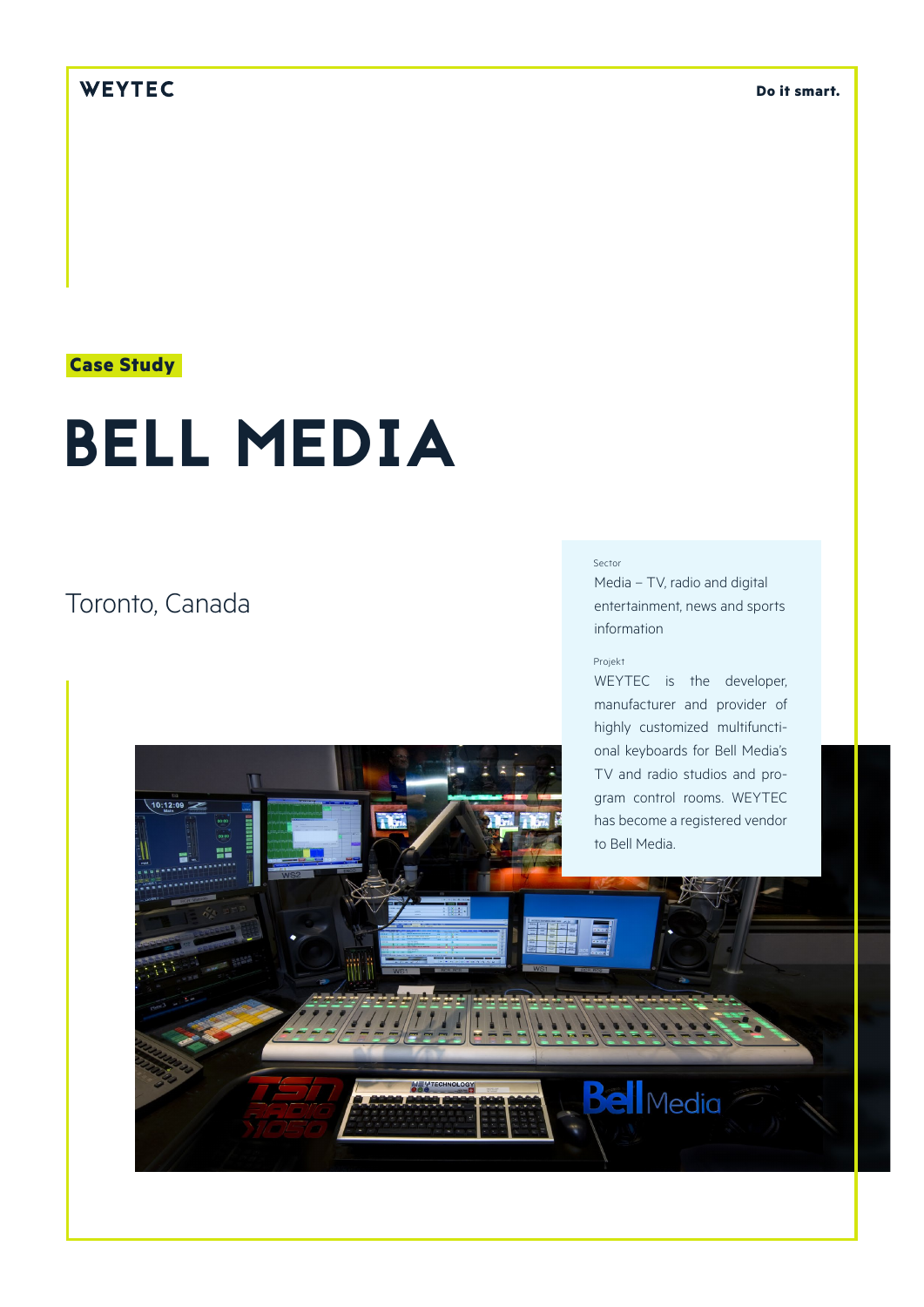#### **Client**

BELL MEDIA, www.bellmedia.ca, is Canada's premier multi-media company with leading assets in television, radio and digital entertainment and information. It owns 28 conventional TV stations, including CTV, Canada's #1 television network, and owns and operates 30 specialty TV channels, including TSN, Canada's #1 specialty channel, and RDS, Canada's #1 French-language specialty channel. Bell Media also owns 33 radio stations, dozens of websites including the Sympatico.ca portal, and Dome Productions Inc. Bell Media is owned by BCE Inc. (TSX, NYSE stock ticker symbol: BCE), Canada's largest communications company.



WEYTEC's multifunctional keyboard in the studio "TSN Radio 1050" from BellMedia

#### **Challenge**

The challenge was to provide a cost-effective, long-lasting and safe technical solution for more integrated work desks for operators in TV and radio studios and program control room settings. The goal was to consolidate multiple keyboards into a single keyboard for each operator without limiting or slowing down full control of all data, sound and visual sources in an information-heavy and real time-based media environment. Advanced and customized speed-key functionalities were required for interfacing with current and anticipated industry-leading software applications, e.g. graphic inscriptions and pre-recorded voice messages.